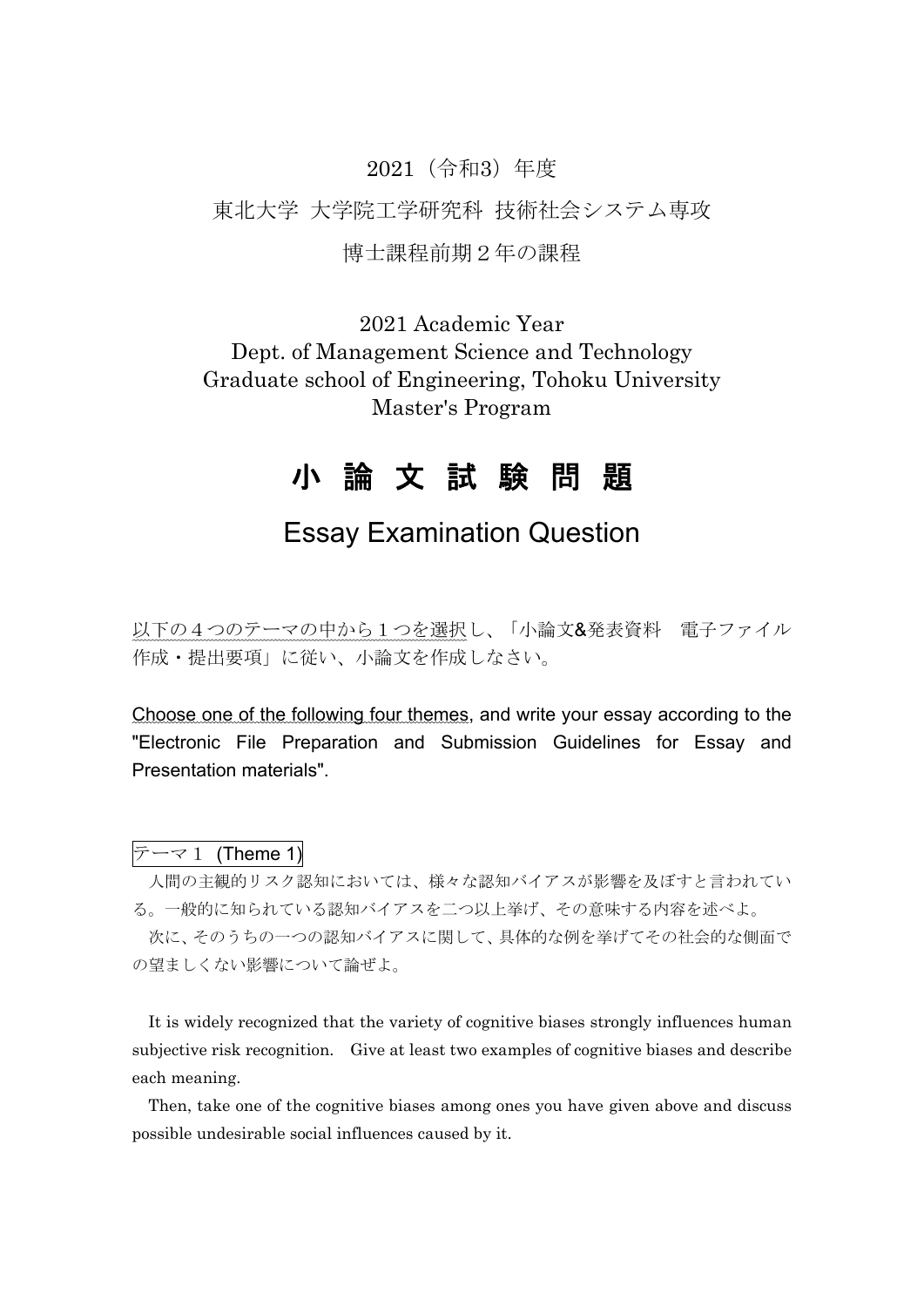### $\overline{z}$   $\overline{z}$  (Theme 2)

ポスト Covid19 時代においてハードウェアを中心とした製品開発はどう変化すると考え られるだろうか。以下のキーワードをすべて使用して説明しなさい。(競争戦略、コアコン ピタンス、サプライチェーン、ドミナントデザイン、S 曲線)

How is the development of hardware-based products likely to change in the post-Covid19 era? Use all of the following keywords to explain. (competitive strategy, core competence, supply chain, dominant design, S-curve)

 $\bar{z}$  -  $\bar{z}$  3 (Theme 3)

ゼロカーボン社会の切り札として、再生可能エネルギーを利用する洋上風力発電が注目 されている。現在は、設備費は他の発電機器に比べて割高であるが、今後の技術開発による コスト低下が期待されている。

- (1) 現在の洋上風力発電の設備単価が4,000ドル/kWとするとき、導入台数が現在の100倍 に増えた時の設備単価を推定せよ。ただし、設備単価は、導入台数が2倍に増えるごと に、20パーセント減少すると仮定する。
- (2) 気候変動の主因とされる二酸化炭素排出量の削減方策の一つとして、ビッグデータの 活用方法を説明しなさい。データの取得、分析、活用方法に加えて、その意義と問題点 について論じなさい。

Offshore wind power, which uses renewable energy, is attracting attention as a trump card for a zero-carbon society. At present, the capital cost is relatively high compared to other power generation technology, but future technological developments are expected to lower costs.

- (1) If the current unit cost of offshore wind power is \$4,000/kW, estimate the unit cost when the number of installations increases 100-fold from the current level. However, assume that the unit cost will decrease by 20 percent for every doubling of the number of installed capacities.
- (2) Explain how big data can be used as one of the measures to reduce carbon dioxide emissions, which is considered to be the leading cause of climate change. In addition to data acquisition methods, analysis, and utilization, discuss its significance and problems.